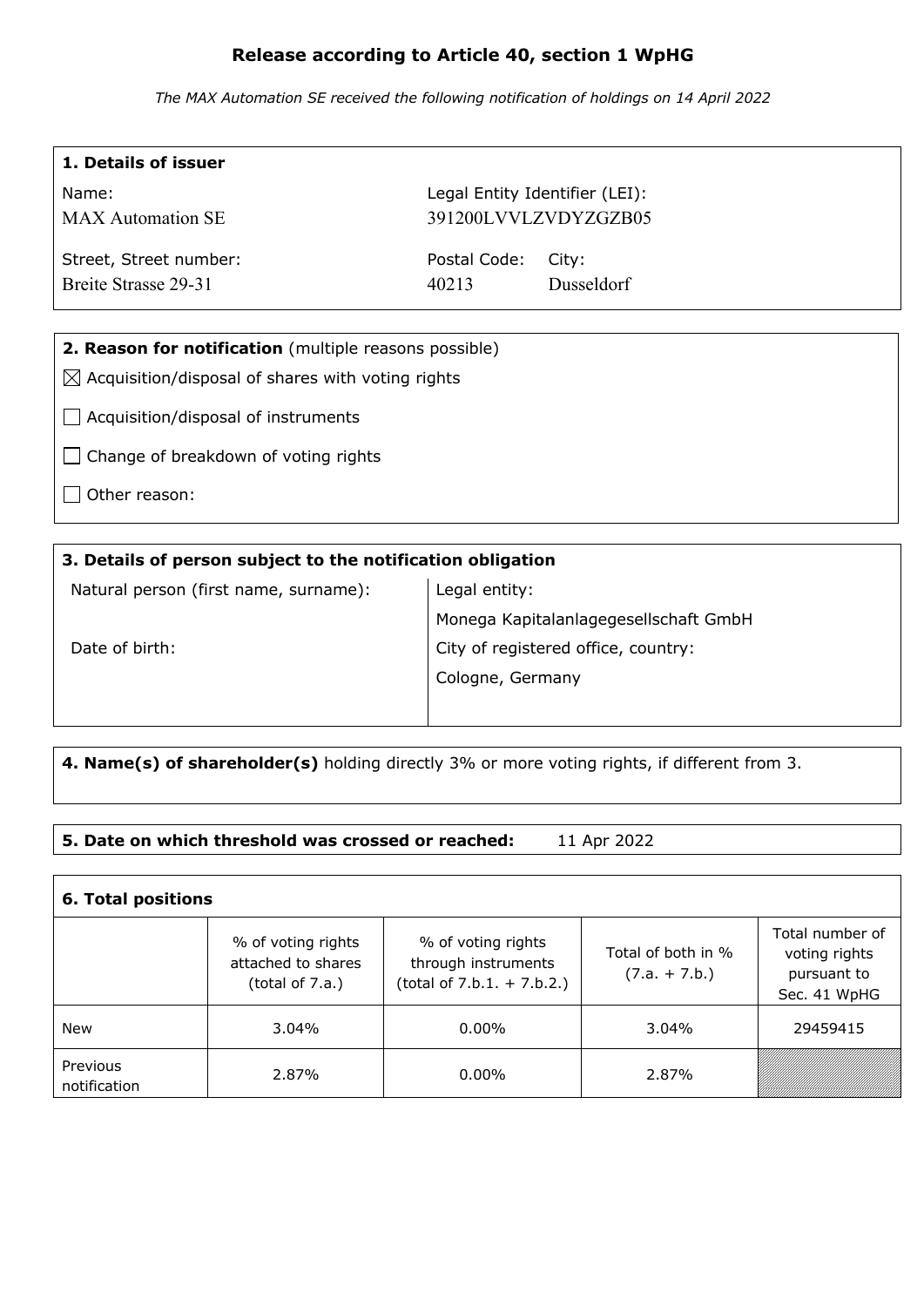| 7. Details on total positions |                                                        |                            |                          |                            |  |  |  |
|-------------------------------|--------------------------------------------------------|----------------------------|--------------------------|----------------------------|--|--|--|
|                               | a. Voting rights attached to shares (Sec. 33, 34 WpHG) |                            |                          |                            |  |  |  |
|                               |                                                        | Absolute                   |                          | In $%$                     |  |  |  |
| <b>ISIN</b>                   | Direct<br>(Sec. 33<br>WpHG)                            | Indirect<br>(Sec. 34 WpHG) | Direct<br>(Sec. 33 WpHG) | Indirect<br>(Sec. 34 WpHG) |  |  |  |
| DE000A2DA588                  | 0                                                      | 895348                     | $0.00\%$                 | 3.04%                      |  |  |  |
| <b>Total</b>                  |                                                        | 895348                     |                          | 3.04%                      |  |  |  |

## **b.1. Instruments according to Sec. 38 (1) no. 1 WpHG** (please use annex in case of more than 3 instruments)

| Type of instrument | Expiration or<br>maturity date | Exercise or conversion<br>period | Voting rights<br>absolute | Voting rights in % |
|--------------------|--------------------------------|----------------------------------|---------------------------|--------------------|
|                    |                                |                                  |                           | $0.00\%$           |
|                    |                                | <b>Total</b>                     |                           | $0.00\%$           |

| <b>b.2. Instruments according to Sec. 38 (1) no. 2 WpHG</b> (please use annex in case of more than 3<br>instruments) |                                |                                     |                                |                           |                                   |
|----------------------------------------------------------------------------------------------------------------------|--------------------------------|-------------------------------------|--------------------------------|---------------------------|-----------------------------------|
| Type of instrument                                                                                                   | Expiration or<br>maturity date | Exercise or<br>conversion<br>period | Cash or physical<br>settlement | Voting rights<br>absolute | Voting rights in<br>$\frac{0}{0}$ |
|                                                                                                                      |                                |                                     |                                | 0                         | $0.00\%$                          |
|                                                                                                                      |                                |                                     | Total                          | O                         | $0.00\%$                          |

### **8. Information in relation to the person subject to the notification obligation (please tick the** applicable box)**:**

 $\boxtimes$  Person subject to the notification (3.) obligation is not controlled nor does it control any other undertaking(s) holding directly or indirectly an interest in the (underlying) issuer (1.).

 $\Box$  Full chain of controlled undertakings starting with the ultimate controlling natural person or legal entity (in case of more than four undertakings please always provide only to BaFin also an organizational chart):

| Name | % of voting rights<br>(if at least 3% or<br>more) | % of voting rights<br>through instruments<br>(if at least 5% or<br>more) | Total of both<br>(if at least 5% or more) |
|------|---------------------------------------------------|--------------------------------------------------------------------------|-------------------------------------------|
|      | $\%$                                              | $\frac{0}{0}$                                                            | $\frac{0}{0}$                             |